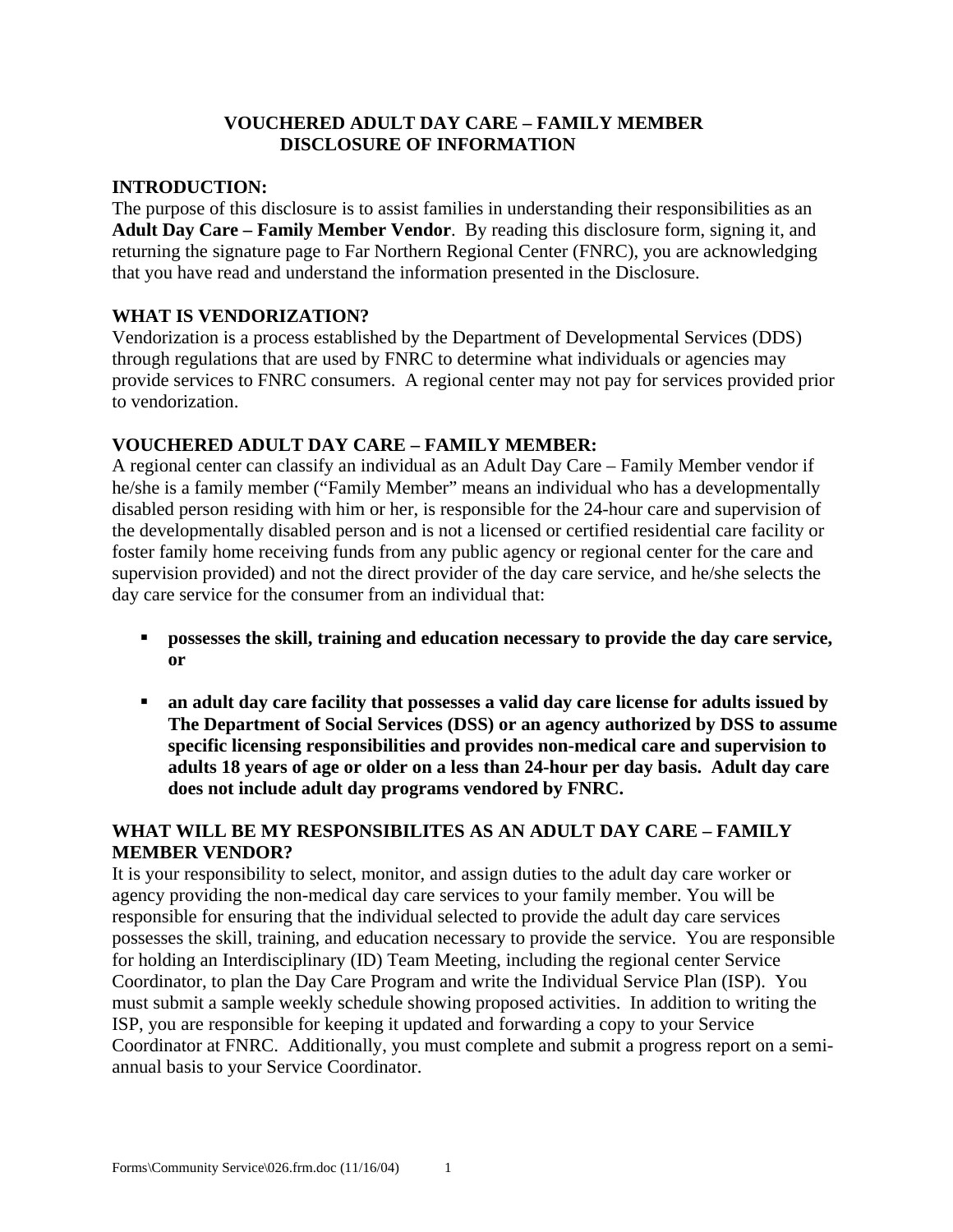## **CAN I HIRE MYSELF?**

No. Title 17 Regulations prohibit you from being the direct provider of the Adult Day Care services.

## **WHAT RECORDS WILL I NEED TO KEEP AND FOR HOW LONG?**

You are required to keep the following financial and service records to support all billings for **five (5) years from the date of final payment for the state fiscal year in which services were rendered:** 

- Name of adult day care worker(s)
- $\blacksquare$  Date of birth of adult day care worker(s)
- Social Security number of adult day care worker(s)
- $\blacksquare$  Address of adult day care worker(s)
- $\blacksquare$  Telephone number of adult day care worker(s)
- Date and time of adult day care service
- Location of adult day care service
- Hourly units of service

## **HOW MUCH WILL I PAY MY ADULT DAY CARE WORKER?**

You should pay the day care worker in accordance with your agreement with him/her, but at least minimum wage under state and federal law, and in conformity with the information you provided to FNRC which was used to establish your hourly rate. The hourly rate should include an approximate 20% factor for fringe benefits if you select an individual day care worker to provide services. The fringe benefits are limited to: federal and state taxes, state disability insurance, social security, Medicare, unemployment insurance, employee training tax, life insurance, health insurance, dental insurance, vision insurance, retirement, and long-term disability insurance. Questions about current minimum wage and requirements may be directed to the Office of the California Labor Commissioner, phone number(s) for which can be found in the government section of your phone book.

### **ARE VENDORS EMPLOYEES OF FNRC?**

No. As a vendor for Adult Day Care - Family Member you will be an independent contractor, not an employee of FNRC.

# **AS A VENDOR WILL I BE CONSIDERED AN EMPLOYER?**

The government may consider you the adult day care worker's employer. You may be responsible for withholding federal, state and local taxes from the day care worker's wages and for paying and reporting the day care worker's payroll taxes and wages to the IRS and the Employment Development Department (EDD). You may also have to provide workers' compensation for the workers you hire. If you do not know how to do this, it is your responsibility to contact a tax consultant, IRS, EDD or a worker's compensation carrier for more information.

### **HOW DOES THIS AFFECT MY GOVERNMENT BENEFITS?**

If you are receiving SSI, social security benefits, veterans' benefits or welfare, the money you receive for the vouchered services is exempt and will not affect your benefits, providing you pay it all to your employee(s). If your employee receives government benefits, the earned income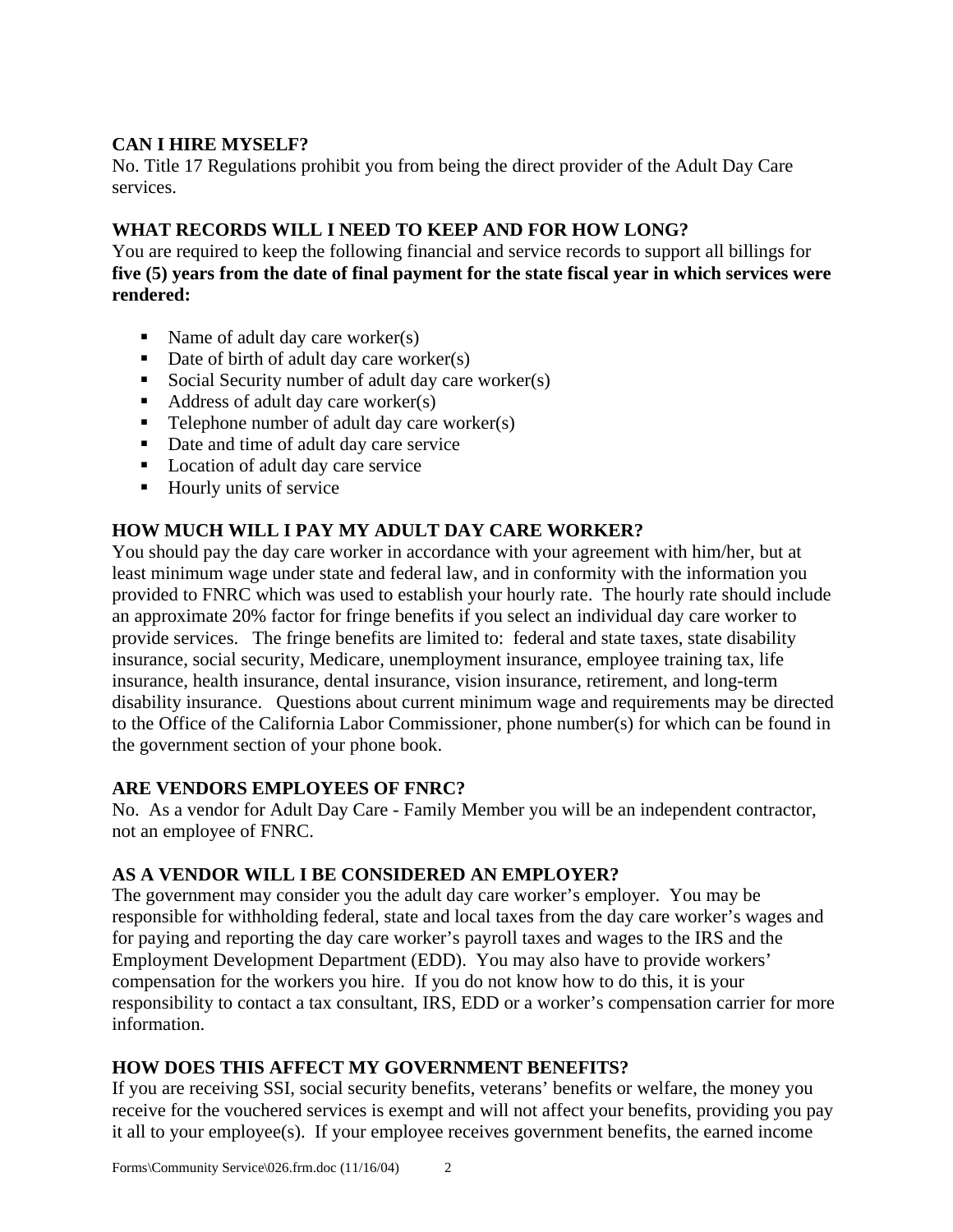you provide them may affect their benefits, and they will need to report the wages they receive from you.

## **HOW DOES THIS AFFECT MY PERSONAL TAXES?**

FNRC cannot render tax or employment law advice. You should consult your personal attorney and/or tax advisor on these issues. There is information from the IRS, Franchise Tax Board, Social Security Administration, and Employment Development Department at the numbers listed in the government section of your phone book.

## **WILL MY INSURANCE BE AFFECTED BY MY BECOMING A VENDOR?**

FNRC strongly recommends that you contact your insurance agent or broker to determine what effect becoming an Adult Day Care – Family Member vendor will have on your current coverage or what additional coverage you may need. FNRC carries no liability insurance covering any vendor including you, your employee(s) or the consumer.

## **HOW DO I BECOME A VENDOR?**

The following forms must be completed, signed, and returned to the Community Services Division at Far Northern Regional Center, P. O. Box 492418, Redding, CA 96049-2418:

- Vendor Application (DS 1890)
- $\blacksquare$  IRS W-9 Form
- **•** Disclosure of Information Form
- Home and Community Based-Services Provider Agreement (6/99)
- Vendor Conflict of Interest Questionnaire

Upon receipt of the completed forms, you will be assigned a Vendor Number. You will then be established as an Adult Day Care – Family Member vendor for your family member with a developmental disability (consumer).

### **HOW AND WHEN SHOULD I RECEIVE PRE-AUTHORIZATION FOR ADULT DAY CARE SERVICES ONCE I AM VENDORED?**

Once you have been approved as a vendor, your family member's Service Coordinator will meet with you and the family member (the ID team) to determine the need and then complete an authorization. This form will be processed by FNRC and a copy mailed to you. The form states the time period you are authorized to utilize services, the number of hours of service you are authorized to utilize, and the rate of payment you will receive per hour of authorized service.

# **WHO CAN I EMPLOY AS AN ADULT DAY CARE WORKER?**

Adult day care workers are solely your employees. You cannot provide the service and pay yourself. They must be at least 18 years of age and possess the skill, training, and education necessary to provide the respite service. See section "**What Will Be My Responsibilities as an Adult Day Care—Family Member Vendor."**

### **HOW DO I BILL FNRC FOR ADULT DAY CARE SERVICES?**

For each month you are authorized to utilize adult day care services you must submit a **Vouchered Services Billing Form**. The following information will need to be provided on each billing form before FNRC can make payment to you: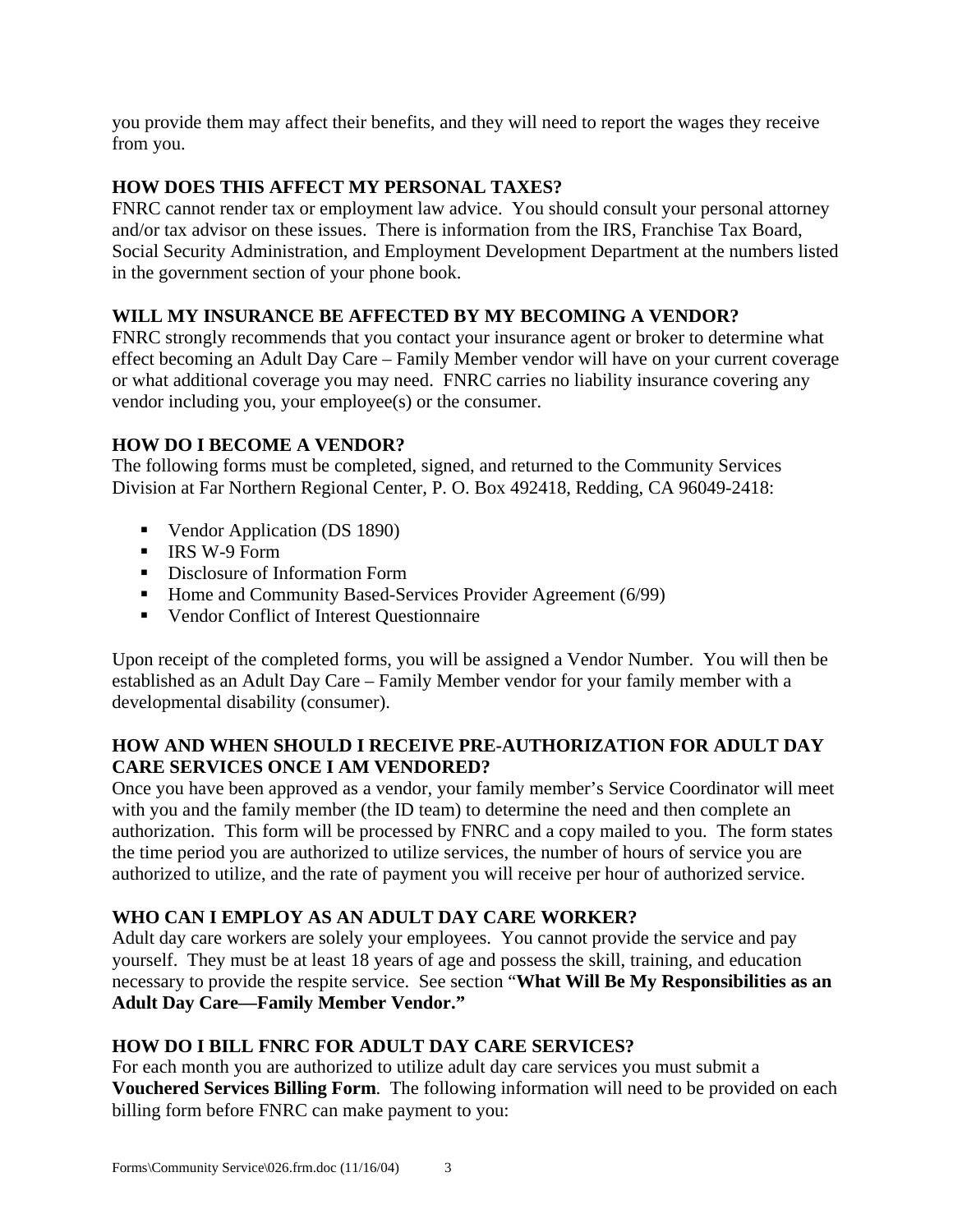- Consumer name
- Vendored family member name  $(you)$
- Vendor number
- Vendor address
- Vendor phone number
- Consumer UCI number
- Date of service
- Address where adult day care services were provided
- Start and end times of service provided
- Number of hours adult day care worker worked
- Amount billed to the regional center
- Name of adult day care worker
- Adult day care worker's social security number
- Adult day care worker's address
- Adult day care worker's signature certifying they provided the adult day care services listed, and their acknowledgment that if they give information that is untrue, they may be fined or go to jail.
- Your signature, as the vendor, certifying that the information provided on the form is true and correct, and that the person signing the form is the only person who employed, supervised, and assigned duties to the adult day care worker(s) listed on the form, in addition to having read and followed all adult day care service program requirements and the terms and conditions pursuant to Title 17, Sections  $50604(a)$ ,  $50604(d)$ ,  $54326(a)(10)$ ,  $54355(b)(1)$  through  $(5)$ ,  $54355(g)(1)(A)$ , and that all information on the billing form is correct and complete and that you understand if you give information that is untrue, you may be fined or go to jail.

# **HOW DOES FNRC PAY FOR SERVICES?**

FNRC pays in arrears, usually within thirty (30) days of receipt of your billing. A billing received by the fifth  $(5<sup>th</sup>)$  working day of the month after the month of service should be paid on or about the twentieth  $(20<sup>th</sup>)$  of that month. If the Vouchered Services Billing Form is incomplete, payment will be delayed until all required billing information is obtained from you. By law, FNRC cannot pay for services in excess of those authorized or services provided prior to vendorization.

# **WHO SHOULD I CONTACT IF I HAVE FURTHER QUESTIONS?**

Contact the Service Coordinator for the individual (consumer) that will be receiving the adult day care services.